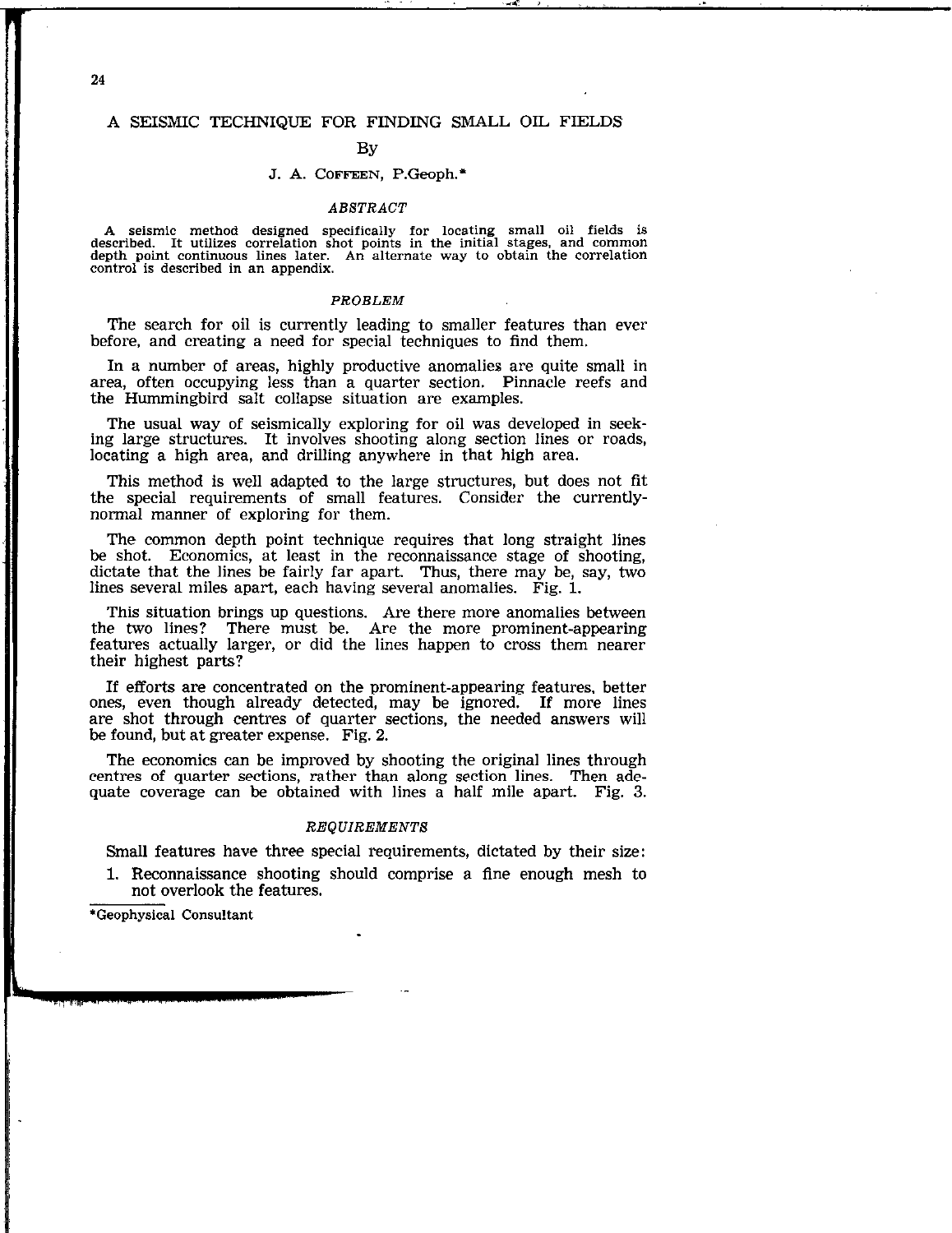

 $\hat{\boldsymbol{r}}$ 

FIG. 2.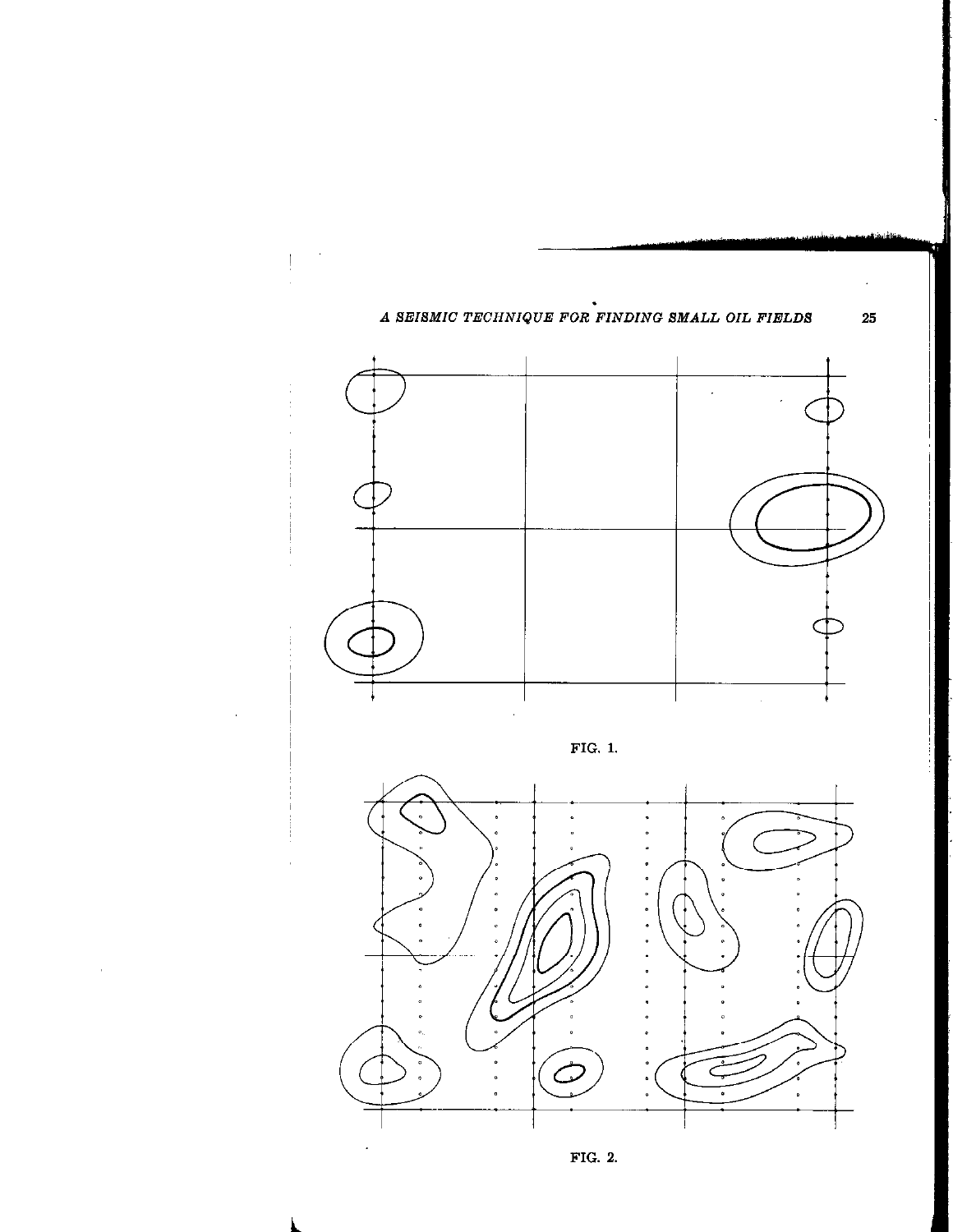26 J. A. COFFEEN



FIG. 3.

- 2. Anomalies found need adquate detail to outline them thoroughly.
- 3. Every well drilled as a result of the shooting should be drilled on a shot point.

## TECHNIQUE

The method proposed is to shoot isolated correlation shot points, one in each quarter section, on legally-drillable locations, followed by lines of CDP (common depth point) shooting across the anomalies located.

The correlation points are to be shot at or near the centres of the quarter sections. Thus they will be about one-half mile apart. They will form the fine grid needed, and be close enough together to be highly correlatable. They should be in the drilling tolerance areas, but for efficiency and record quality, can be shifted around within those areas to fit topography, etc. The instrument spreads can be quite short, say 400 feet long, and can be laid out in any convenient directions, preferably those with minimal topographic relief, for better record quality.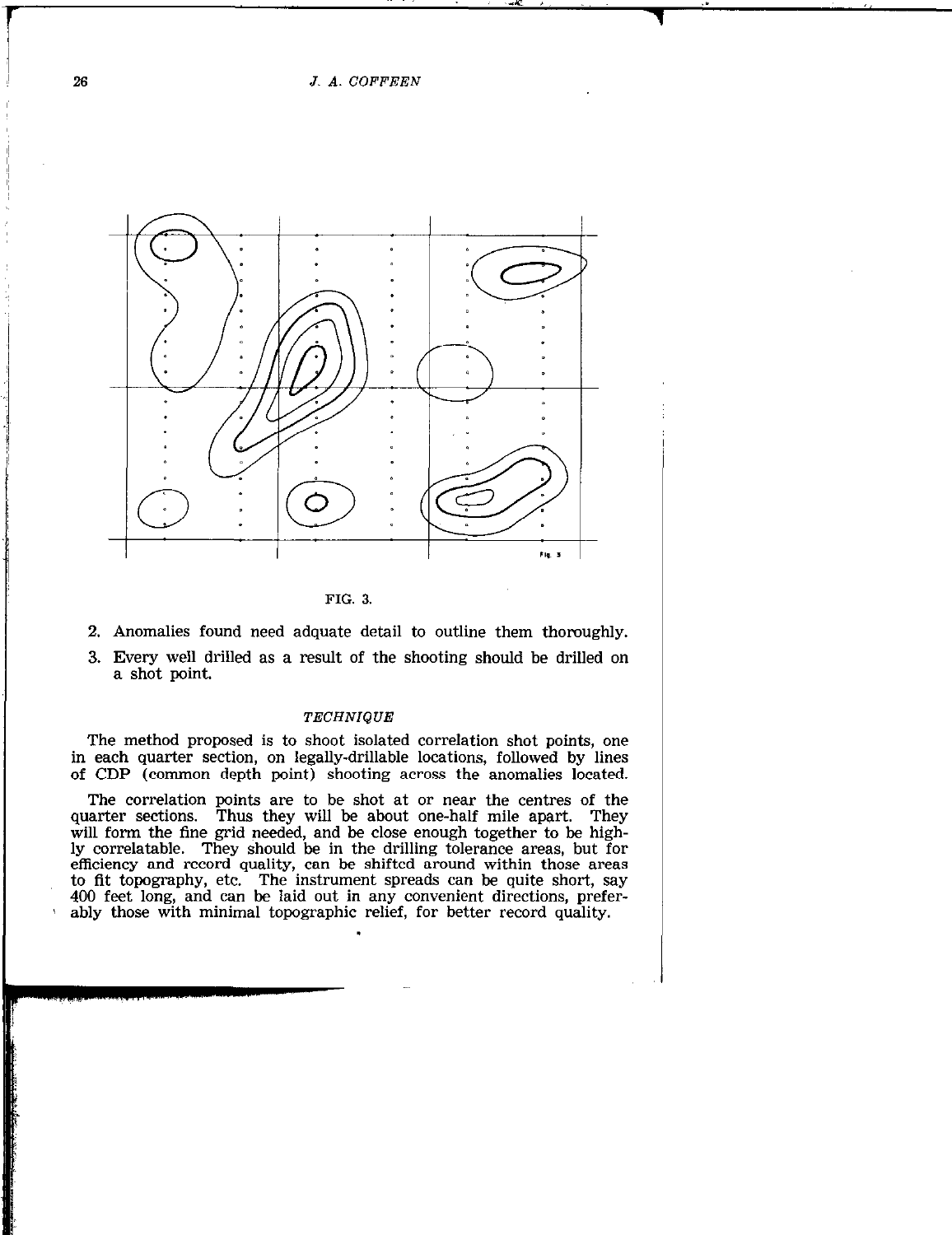## A SEISMIC TECHNIQUE FOR FINDING SMALL, OIL FIELDS 27

In Alberta, the new regulations permit drilling a well for oil anywhere within a 1320-foot square in the centre of a quarter section. A



well drilled for gas may be anywhere in a 2640-foot square in the centre of the section. These two centre of the section. allowances overlap to the extent of a 660-foot square in each quarter section. Fig. 4. If oil alone is considered, then shot points should be placed in the 1320-foot squares. If both oil and gas are prospective, shot points should be in the 660-foot The latter also fits the gas-only situation fairly well, as shot points in the 2640-foot squares need to be near the corners, to'be a half mile apart.

FIG. 4. As oil is the usual objective in these small anomalies, the oil-only,

1320-foot square will normally be the one in which the shot point is located. Fig. 5.



In areas outside Alberta, with different drilling regulations, the pattern of shooting should be fitted to the drilling rules as well as possible, while maintaining the one shot point per quarter section frequency.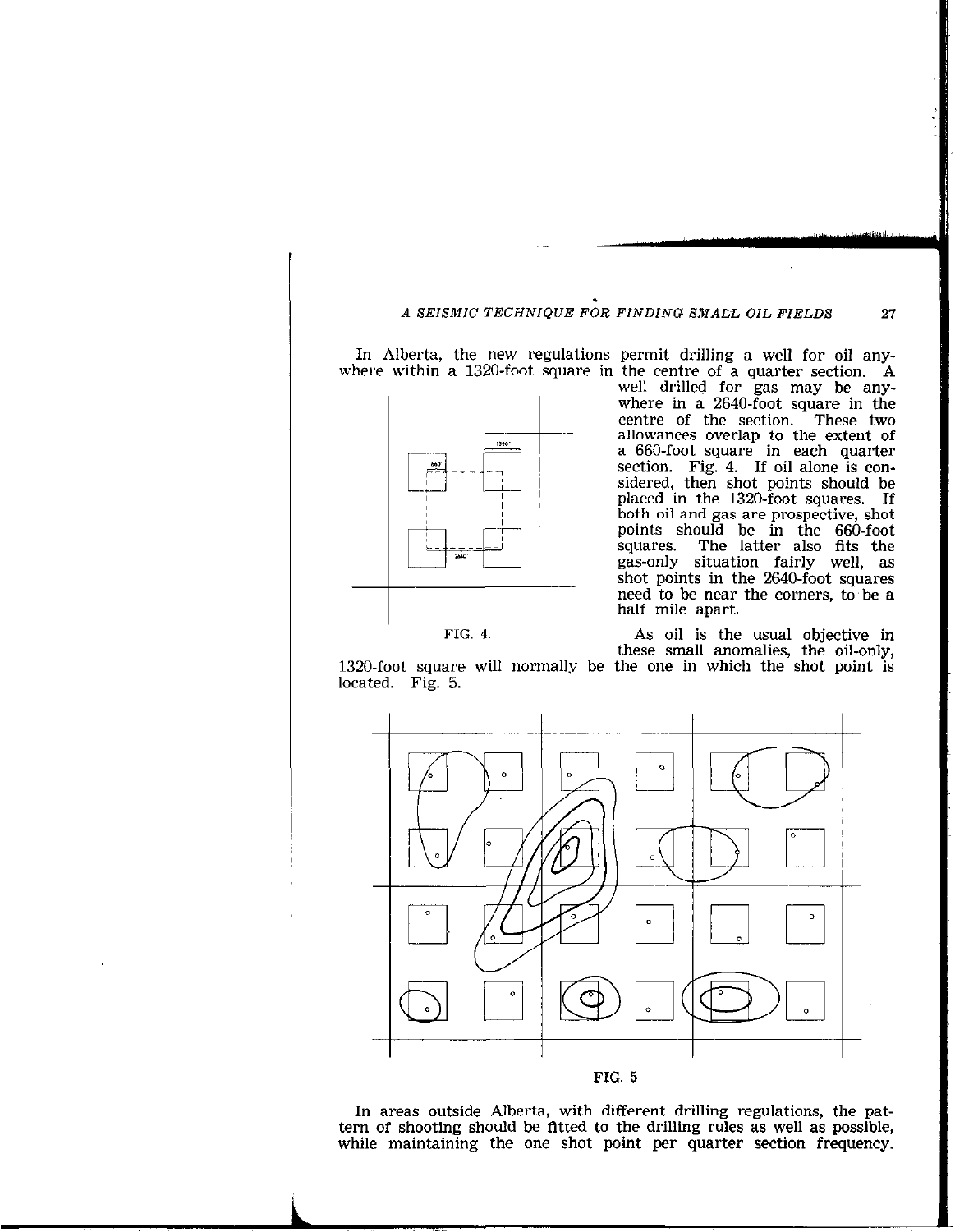#### 28 J.A. COFFEEN

This shot point frequency is about a minimum for detecting the small features. Decreasing it would tend to bypass some of the features, and increasing it would make the economics of the plan less advantageous.

Although these correlation points are necessarily  $100\%$ , as CDP uses a multiplicity of both seismometers and shot holes, many of the modern techniques of data enhancement are applicable to them. For example, de-ghosting and deconvolution will make records more correlatable, in that picks can be made with more confidence, and are more precise. Occasionally, even stratigraphic changes can be defined with them, particularly if digital recording and binary gain are used.

In the correlation work, the field operations cannot proceed with the same smooth continuity as is customary in CDP shooting. The points will probably be shot most efficiently with a "bob-tailed" or smaller than normal, crew.

The correlation records can be played back as record sections, but with gaps between records. To simplify filing, and make an individual record easier to find, the sections should all be made from parallel lines of shot points, for example, all east-west lines. Prints of the sections can then be cut apart to form lines in any desired directions, or used as separate records.

In most areas, it is preferable to use only time interval data in interpreting the correlation points. Interval times, in not being affected by near-surface problems, are more reliable than total times, or depths. The short spreads and single coverage of the correlation points do not permit as good evaluation of the near-surface as is obtained with stacked shooting. Anomalies show up quite well on interval maps. In some Anomalies show up quite well on interval maps. In some areas, interval mapping alone is preferable for the CDP detail lines also.

The correlation points are subject to all the ills of any 100% shooting - multiples and other noise are worse problems than they are on stacked sections. But, these points cover the ground thoroughly, and locate features to be investigated further. They condemn areas of only regional dip.

After the correlation network has been shot, CDP lines can be positioned quite well to cross the features in as many directions as may be necessary. Fig. 6. Techniques for data enhancement that might have been considered too expensive for a reconnaissance CDP program can be used on these more select lines.

The method should be used only with the firm resolve that no wells will be drilled on the correlation shooting alone. After some detail has been shot, the reliability of the reconnaissance can be better determined. However, in no case should a well be drilled before its location is checked by some sort of continuous line through it. If record quality is so good, and problems are so few, that CDP is not necessary, then  $100\%$  lines should be used.

Choice of the best drilling location in a tolerance block also needs consideration. The Alberta drillable areas are in each case, one quarter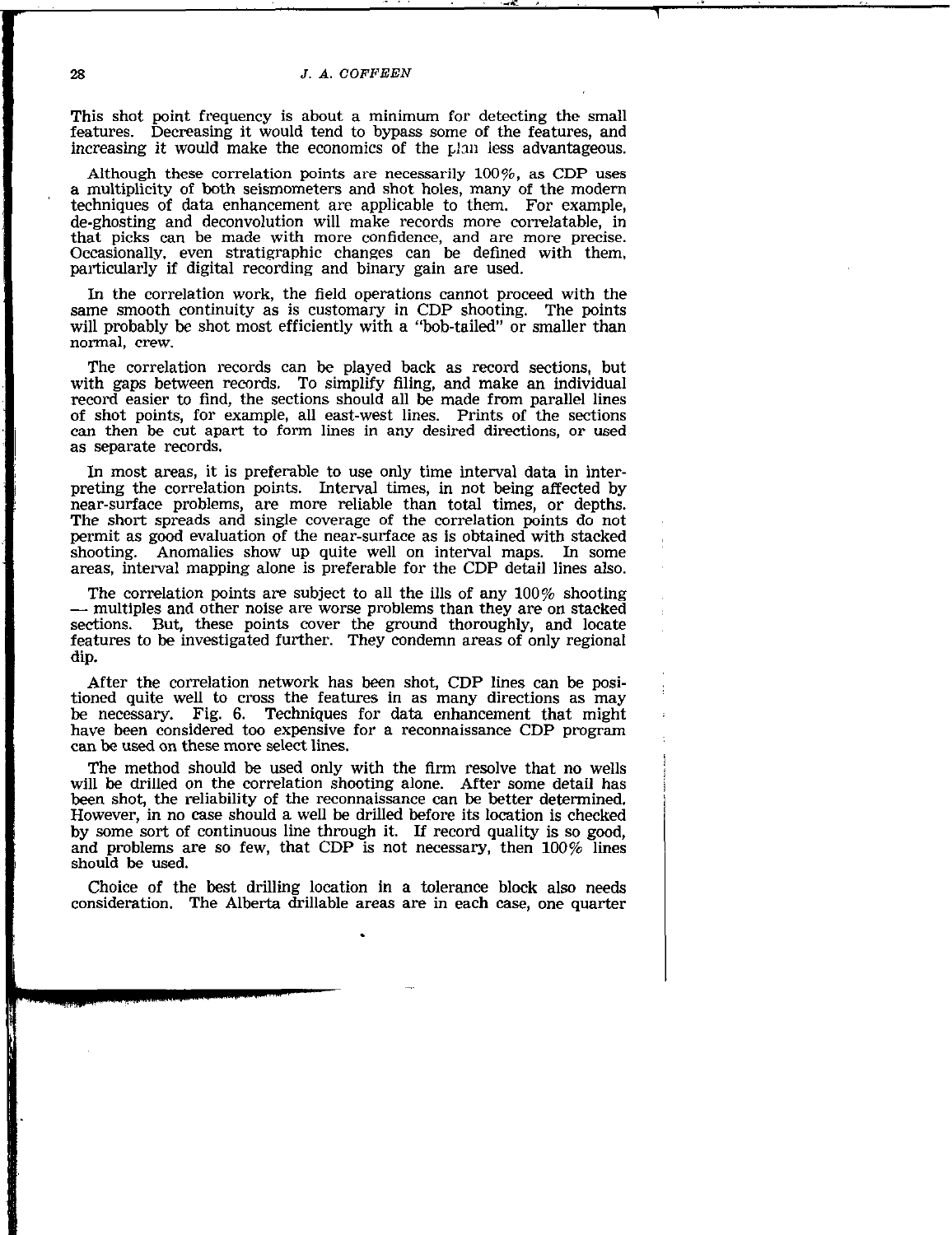

FIG. 6.

of the total area involved  $-$  1320-foot square in a quarter section, 2640foot square in a section. Therefore, the odds are about three to one that the best location on an anomaly will be outside the drillable area. So, within a block, the best place is probably on one of its corners. The detail, then, should be designed to check the corners. Two diagonal lines will check the four corners, as will two parallel lines along opposite sides. For better verification, the detail should cross one or more of the correlation points. This repetition of control is essential if different instruments are used for the detail, or if some time has elapsed since the reconnaissance shooting.

#### **LIMITATIONS**

This approach will not be economically good if, because of heavy timber, or rocky ground, trails must be cleared to most of the shot points. However, some areas that require trail-clearing have an existing network of trails created by numerous overlapping seismic programs. When this is the case, then by use of an air photo or other map of the trails, careful planning, full use of the latitude within tolerance blocks, and the clearing of a limited number of short spur trails, the correlation phase of this plan can be shot quite economically. In open country, pasture or cultivated land, especially after the harvest, the method works without any necessity for clearing trails.

On farm land, the points, being inside the fields, will require the payment of permit fees, but these fees are rarely prohibitive. At any rate,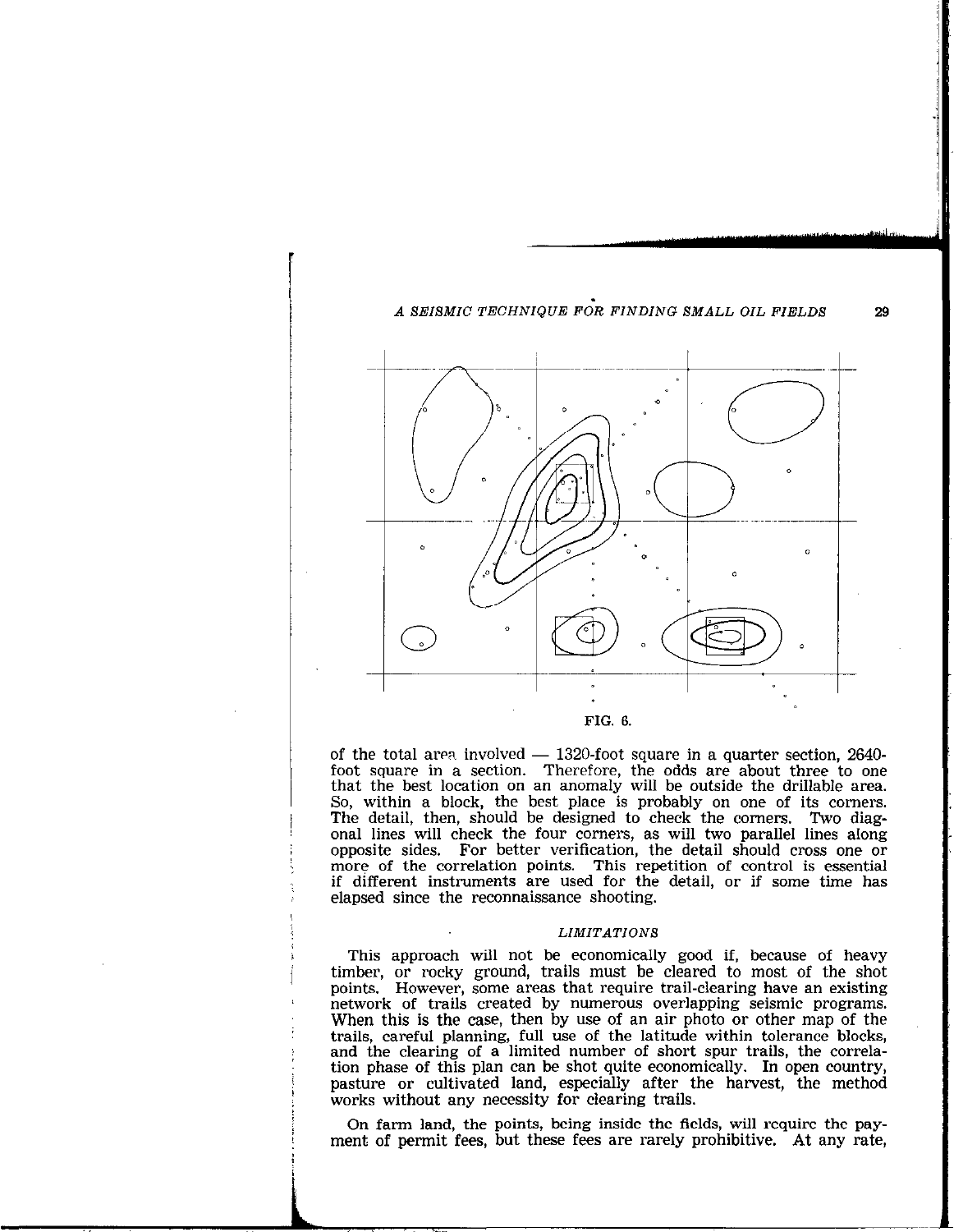## 30 *J. A. COFFEEN*

some inside shooting is necessary in any seismic program that is to check well locations.

The method will not work in an area in which multiples are so severe a problem that they can be handled only by stacking. Also, occasionally, other types of noise may require stacking. Many multiple situations, though, can be handled adequately for reconnaissance by being aware of their presence, observing the relationship of picks to topography, etc. Then the detail stage can use the best multiple-attenuation methods available.

## OLD RECORDS

Much old shooting is correlation type, and, when shot, did not do very well at defining prospects or predicting well relationships. However, those shot points were normally at mile intervals, making them difficult to correlate. They were usually on section lines, with predictions for well locations extrapolated by guess. Depth calculations were made on them, sometimes with poor velocity and near-surface assumptions. And, of course, the instruments and techniques of that period were used.

In contrast, the correlation shooting proposed is at half-mile intervals, and therefore much more correlatable. It is on well locations, so no extrapolation is necessary. Time intervals, which do not use near-surface or velocity assumptions, are mapped from it. It has the advantage of modern equipment and techniques. And, follow-up detail is an integral part of the plan.

If old shooting is available in the area, it can be used to advantage to supplement the new work. It will probably be on section lines, so the two will not duplicate each other, but will make mapping more complete, giving a better over-all picture, and perhaps saving some detail shooting. Also, some of the new processing techniques can be applied to the old records, making them better and more compatible with the new.

## COMPUTER PROGEBSING

The correlation shot points, especially if they cover a fairly large area, are well suited to handling by electronic computer. Once picks are made, various time intervals can readily be computed, plotted on maps, and contoured; using existing computer programs. Also cross sections can easily be plotted, using north-south, east-west, or diagonal lines of points  $-$  or, if desired, stepping from point to point along irregular lines between wells, etc.

## COST<sub>S</sub>

Correlation points cost on the order of \$150 to \$200 per shot point. Multiplying by 4 and by 36 gives \$21,600 to \$28,800 for a township. Rounding off, \$20,000 to \$30,000. A combination of difficult drilling, permits, and need for special playback procedures could raise the upper

-,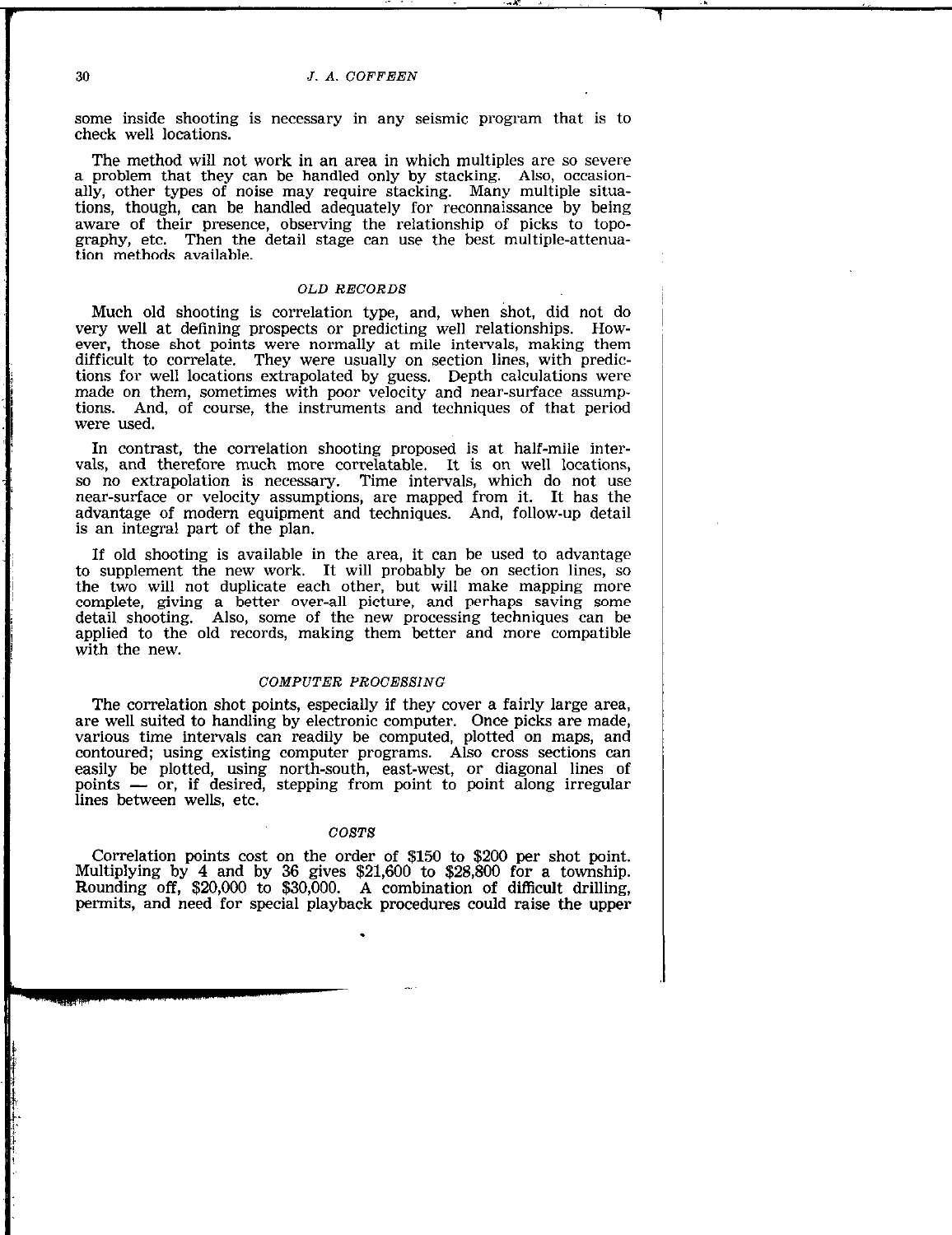## A SEISMIC TECHNIQUE FOR FINDING SMALL OIL FIELDS 31

estimate to \$35,000. The detail is more variable, depending on amount of stack required, number of anomalies detailed, etc. Assuming costs of \$500 to \$1500 a mile, and three lines, each three miles long, an average anomaly could be detailed for about \$4500 to \$13,500.

Reducing these estimates to a simple rule of thumb, consider the costs to be about \$30,000 a township for reconnaissance, and \$10,000 per anomaly for detail.

#### EMPHASIS

Shooting on section lines puts primary stress on those features that happen to fall on section lines. Follow-up investigation then determines whether they also extend to drillable locations. But when the shooting starts with the legally-drillable locations, it constitutes a search for features that are well situated for drilling.

#### LARGE FEATURES

The system described, while designed for detecting small oil fields, contains no characteristics that discriminate against larger features. If a large structure occurs in the area being explored, the regular grid of shot points will be an excellent means of detecting it. The CDP detail, just as for the small features, can be positioned quite well for exporing the anomaly being investigated. These lines will probably be longer, and more widely spaced.

### TYPICAL PROCEDURE

The method is, of course, only general, and will be varied to fit each  $situation$   $-$  existing regional control, land availability, etc. Typical steps might be:

Determine area of interest.

Shoot correlation points, completely filling the area at a spacing of four per section.

Interpret, using intervals only, or primaries.

Examine anomalies found. Determine which are to be pursued further.

Shoot CDP lines over the selected anomalies, using whatever special field and playback procedures best fit the area.

Bid on leases, drill wells, etc., with the confidence that the best features are being exploited, and that they have been adequately investigated.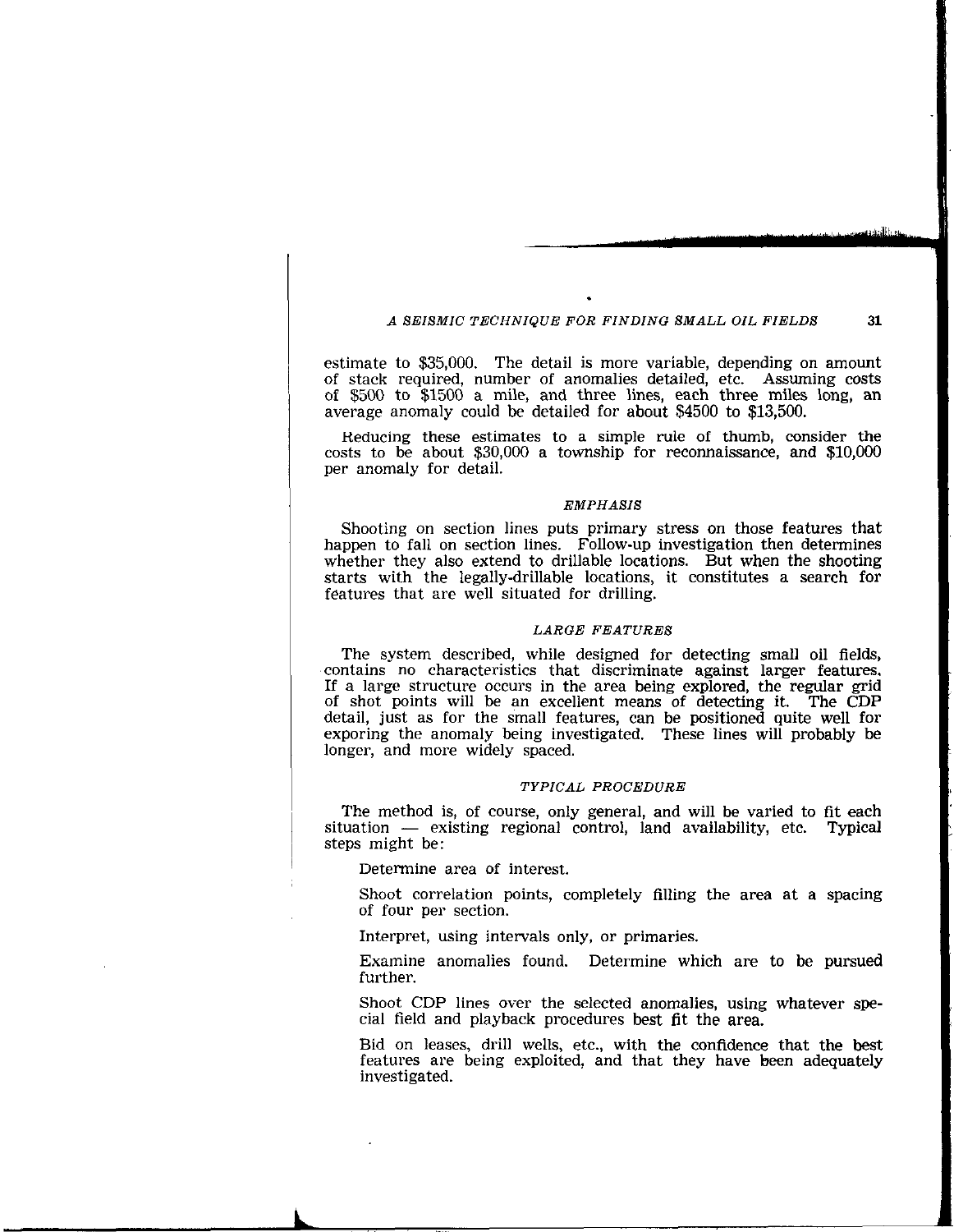#### 32 J. A.COFFEEN

#### APPENDIX

## ALTERNATE CORRELATION CONTROL METHOD

A variation of the four shot point per section correlation reconnaissance for small oil fields is described. It uses an "H" spread to obtain four control points per shot point.

## TECHNIQUE

The correlation control described can be obtained in an alternate method that gives four, instead of one, of the centre-of-quarter-section points from each shot point. It consists of shooting what can be called an "H" spread. For it, a shot point is located at the midpoint of a section line, with four short spreads at midpoints of ad'acent section lines perpendicular to the one containing the shot point. Eig. la.



FIG. la work.

To think of this pattern in terms of the letter, picture an "H" with crossbar the same length as the uprights, and exactly half way up the uprights. The shot point is then at the centre of the crossbar, and the spreads are at the ends of the uprights. Jumper cables connecting the recording truck to the spreads form the "H."

In this arrangement, shot point, jumper cables, and spreads are all on section lines, so there is no need to go inside fields, or incur permit charges. The depth points, though, at which seismic information is obtained, being midway between shot and instrument spreads, are at the centres of quarter sections. That is, they are on legally drillable locations. Fig. 2a.

As all four depth points are equidistant from the shot point, interval times will be comparable, with no moveout correction needed. The same is true of their relationship with other H spreads, so the reconnaissance mapping can be made using uncorrected interval times. Moveout adjustment will be necessary though, to combine these data with those from the detail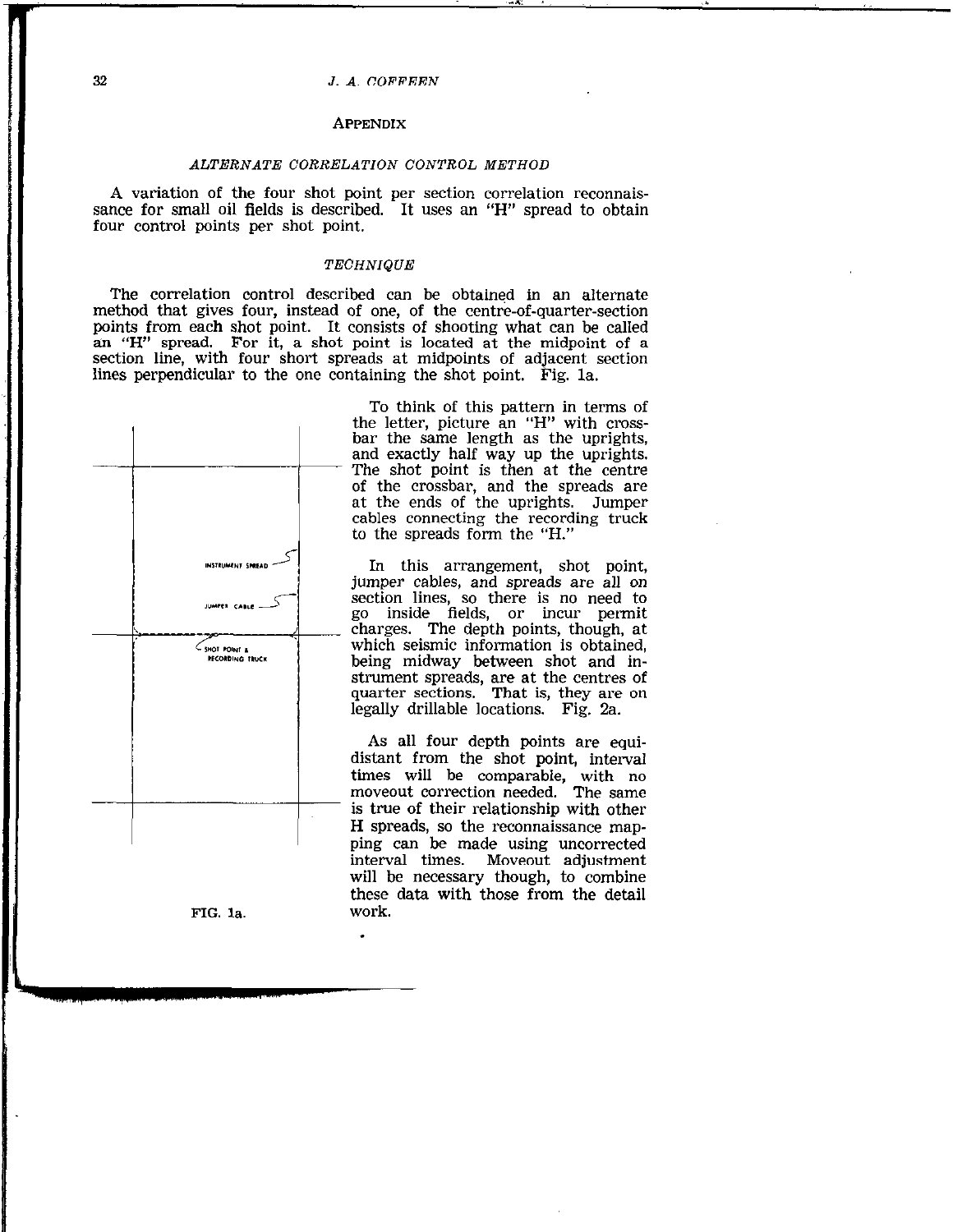## A SEISMIC TECHNIQUE FOR FINDING SMALL OIL FIELDS 33

#### COSTS

This method, requiring no permits, allowing trucks to operate on section line roads, and using only one shot point for four depth points, is much more economical than the xorrelation point network. Costs, though, are very difficult to estimate. Three miles of cable are required, and in a special arrangement. If the seismic contractor doing the work happens to already have cable that can be jury-rigged into this configuration, there is little problem. If cable has to be purchased for the shooting, then the program must be large enough to pay for the extra cable.

## VARIATIONS

If desired, the spreads can be lengthened to cause subsurface coverage to completely cross the legally-drillable block. Fig. 3a. As there are a limited number of traces available though, it will probably usually be preferable to keep the spreads short. Relationships between the ends of a short spread  $-$  taking normal moveout into account  $-$  will indicate the direction of dip fairly well for guiding further exploration.

If for any reason, 100% continuous-line coverage through drillable locations is desired, various arrangements of such coverage can be ob-